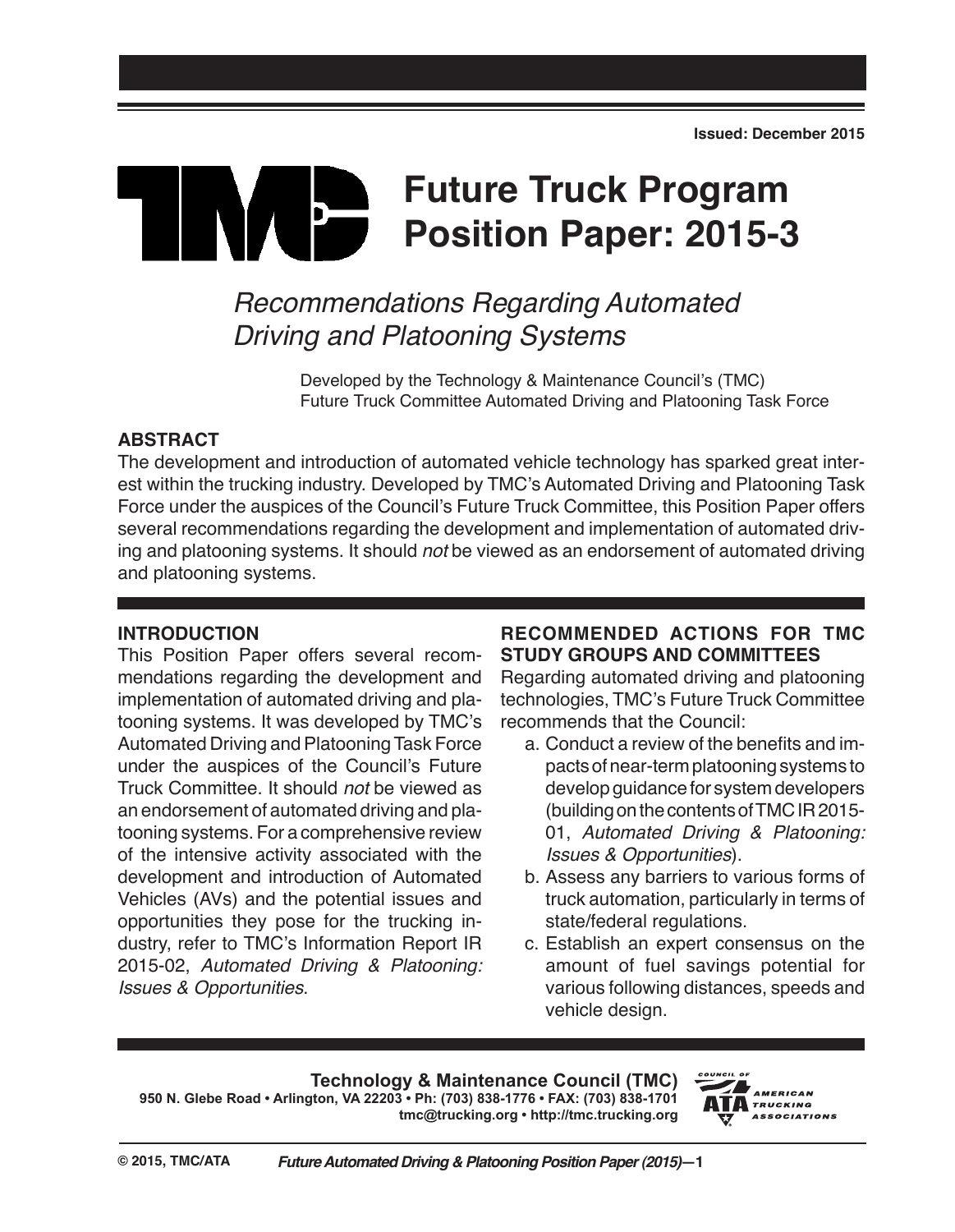- d. Assess the degree to which technicians need to be trained and/or certified to maintain Driver Assistive Truck Platooning (DATP) systems.
- e. Hold discussions with the enforcement community to assess enforcement issues for near term automated driving systems.
- f. Closely track industry developments to introduce Level 2 (and higher) automation systems (as defined by SAE J3016, "Taxonomy and Definitions for Terms Related to On-Road Motor Vehicle Automated Driving Systems.")
- g. Develop "Guiding Principles" for nearterm platooning and early forms of independent automation, building on the contents of TMC IR 2015-02, *Automated Driving & Platooning: Issues & Opportunities*.

# **General Recommendationsforthe Heavy-DUTY Trucking Industry**

Regarding automated driving and platooning technologies, TMC's Future Truck Committee recommends that the heavy-duty trucking industry:

- a. Prepare, as needed, model legislation for states regarding operation of near-term truck AV systems.
- b. Assess current insurance approaches for suitability for increasing levels of automation. Work with insurers to develop new models as needed. Address the particular needs of self-insured fleets.
- c. Assess and facilitate public acceptance of near-term truck AV systems.
- d. Address specific technical and scientific evaluation tasks such as:
	- Determine the time needed for a commercial vehicle operator to re-attach to the driving task in event of a system failure in a highly automated commercial vehicle. This reattachment period could be different than the operator of a passenger car.
	- • Study the truck driver's capability of

controlling a vehicle with minimal following distances for long periods of time while experiencing the lack of a large field of view, especially behind a van trailer. Such studies should assess the issues and also investigate means of countering any negative effects.

- Assess what overall vehicle design characteristics can be modified to maximize fuel savings in platooning. For example, the optimal aerodynamics package for independent operation may be different when drafting in a platoon.
- Investigate the pros and cons of adding lateral control to near term truck platooning systems. In particular, assess the need for lateral control or lane-keeping to allow closer following distances, thereby further improving fuel economy.
- • Examine traffic impacts for near-term truck platooning across various levels of market penetration, across light and heavy truck traffic corridors, and across platoon length.
- • Conduct analyses to estimate the likelihood of passenger vehicle cut-ins between platooning trucks, for various platooning following distances.
- • Examine (once traffic impacts are understood) different rules on different corridors, if this fulfills policy goals for traffic and freight efficiency. For instance, road segments serving ports might allow longer platoons than the overall road network.
- Determine the impact that engine de-rating due to aftertreatment/emissions systems will have on platooned vehicles, and determine what system integration is needed such that all vehicles in the platoon would match speed and power should one of the units experience a engine de-rate condition.